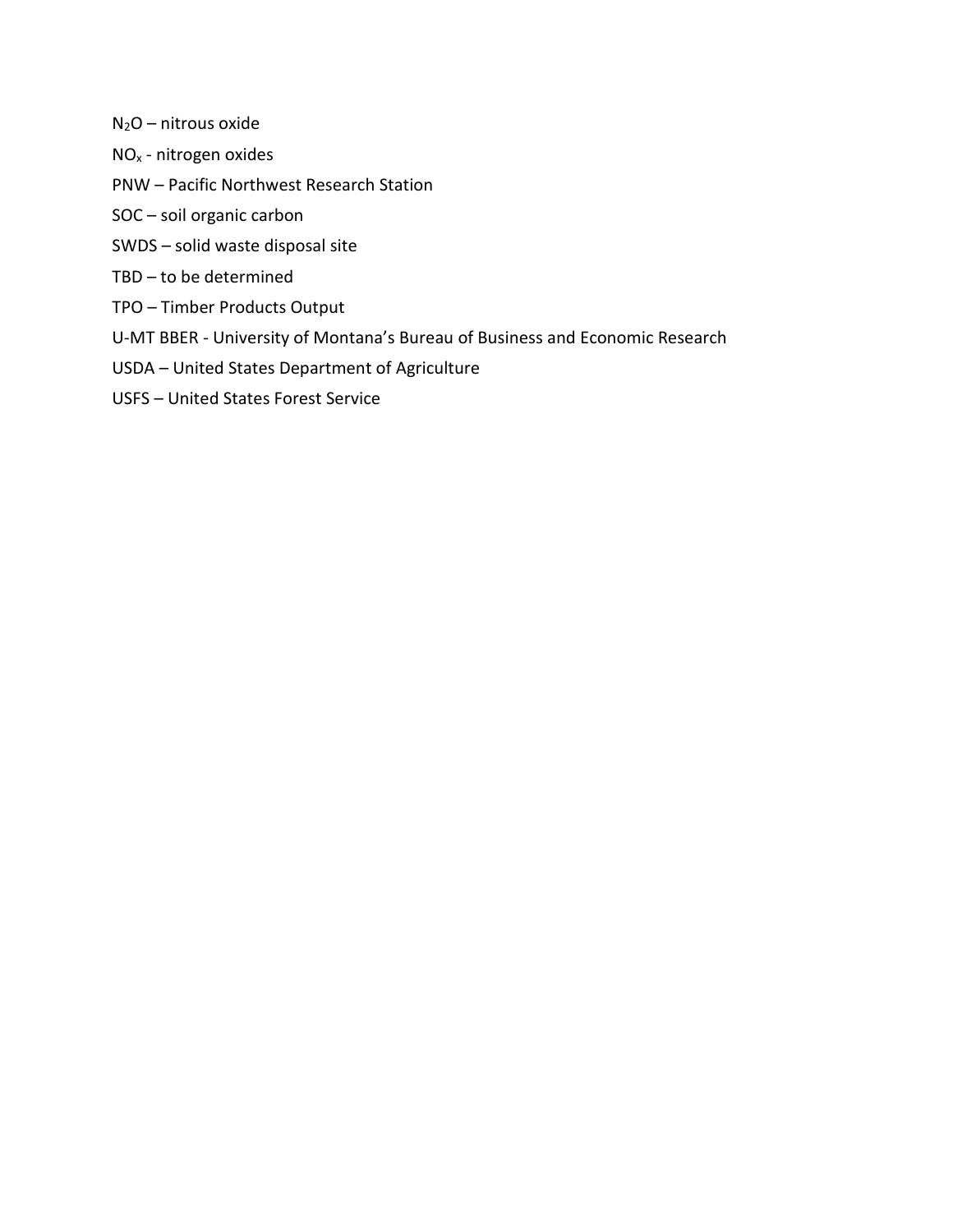## **Table of Contents**

| 3 Forest ecosystem results: Carbon flux, stock, and trends, select table and figure updates 16   |
|--------------------------------------------------------------------------------------------------|
| 4 Harvested wood product carbon results: Carbon flux, stock, and trends, select table and figure |
| 5 Forest ecosystem and harvested wood product carbon flux and stock summary, 89                  |
|                                                                                                  |
|                                                                                                  |
|                                                                                                  |
|                                                                                                  |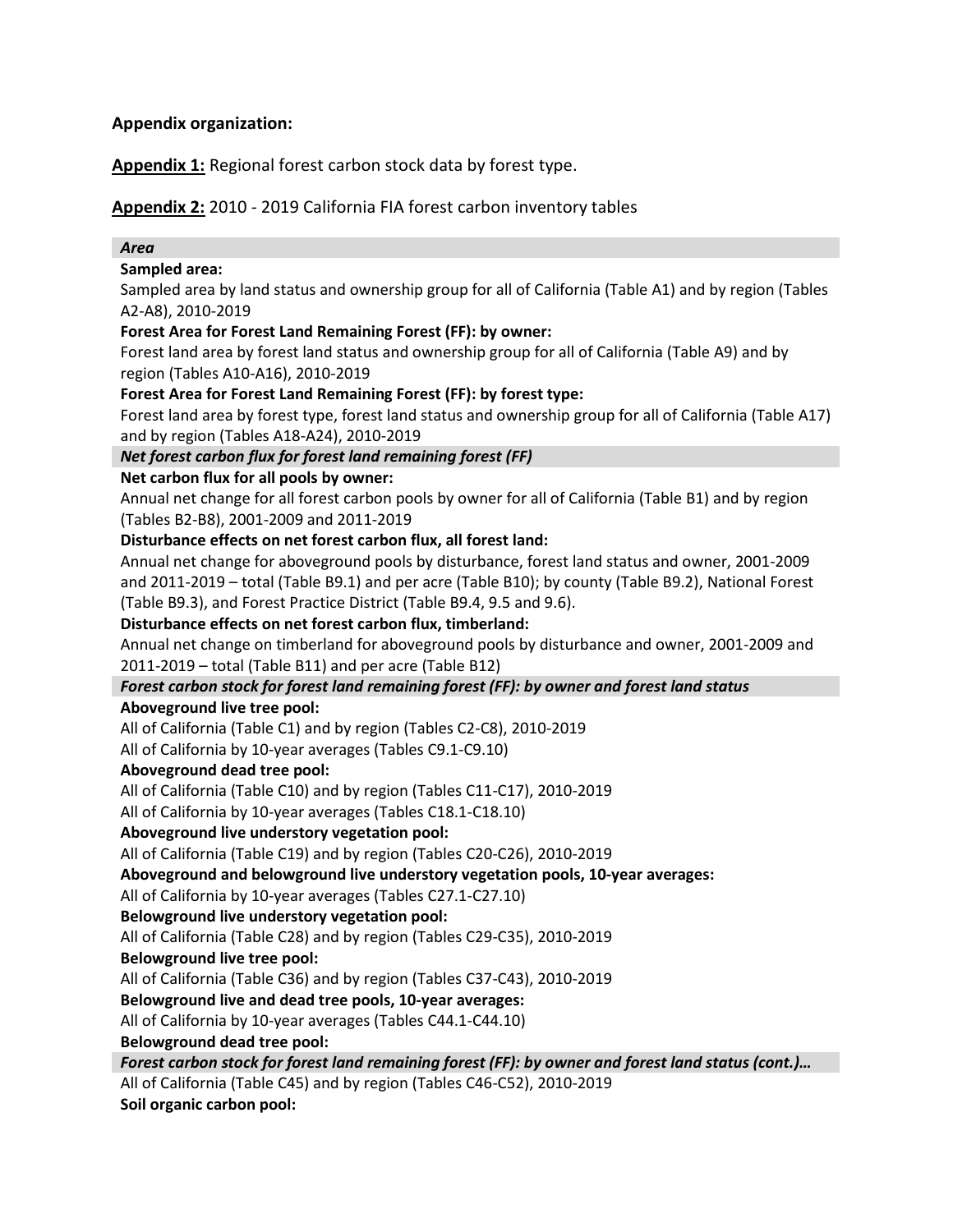All of California (Table C53) and by region (Tables C54-C60), 2010-2019 All of California by 10-year averages (Tables C61.1-C61.10) All of California (Table C62) and by region (Tables C63-C69), 2010-2019 All of California by 10-year averages (Tables C70.1-C70.10)  **Aboveground forest floor pool:**  All of California (Table C71) and by region (Tables C72-C78), 2010-2019 All of California by 10-year averages (Tables C79.1-C79.10)  **Aboveground live tree pool:**  All of California (Table D1) and regions (Tables D2-D8), 2010-2019 All of California (Table D9) and regions (Tables D10-D16), 2010-2019  **Aboveground live understory vegetation pool:**  All of California (Table D17) and regions (Tables D18-D24), 2010-2019  **Belowground live understory vegetation pool:**  All of California (Table D25) and regions (Tables D26-D32), 2010-2019  **Belowground live tree pool:**  All of California (Table D33) and regions (Tables D34-D40), 2010-2019 All of California (Table D41) and regions (Tables D42-D48), 2010-2019  **Soil organic carbon pool:**  All of California (Table D49) and regions (Tables D50-D56), 2010-2019 All California (Table D57) and regions (Tables D58-D64), 2010-2019  **Aboveground forest floor pool:**  All California (Table D65) and regions (Tables D66-D72), 2010-2019  **Changes in area from forest land-use conversions:**  Annual change in forest land area to and from other IPCC land-use classes in California by forest land **Aboveground down dead wood pool:**  *Forest carbon stock for forest land remaining forest (FF): by forest type and forest land status*  **Aboveground dead tree pool: Belowground dead tree pool: Aboveground down dead wood pool:**  *Forest land conversions (LF)*  status for all of California, 2001-2009 to 2011-2019 (Table E1)

 **Net forest carbon flux from forest land-use conversions:** 

 Annual change in carbon pools due to change in land-use between forest and non-forest in California, 2001-2009 to 2011-2019 (Table E2)

*Net flux from other GHG emissions:* 

Annual net emissions of non-CO<sub>2</sub> greenhouse gasses from fire by owner group and class for all of California, 2001-2009 to 2011-2019 (Table F1)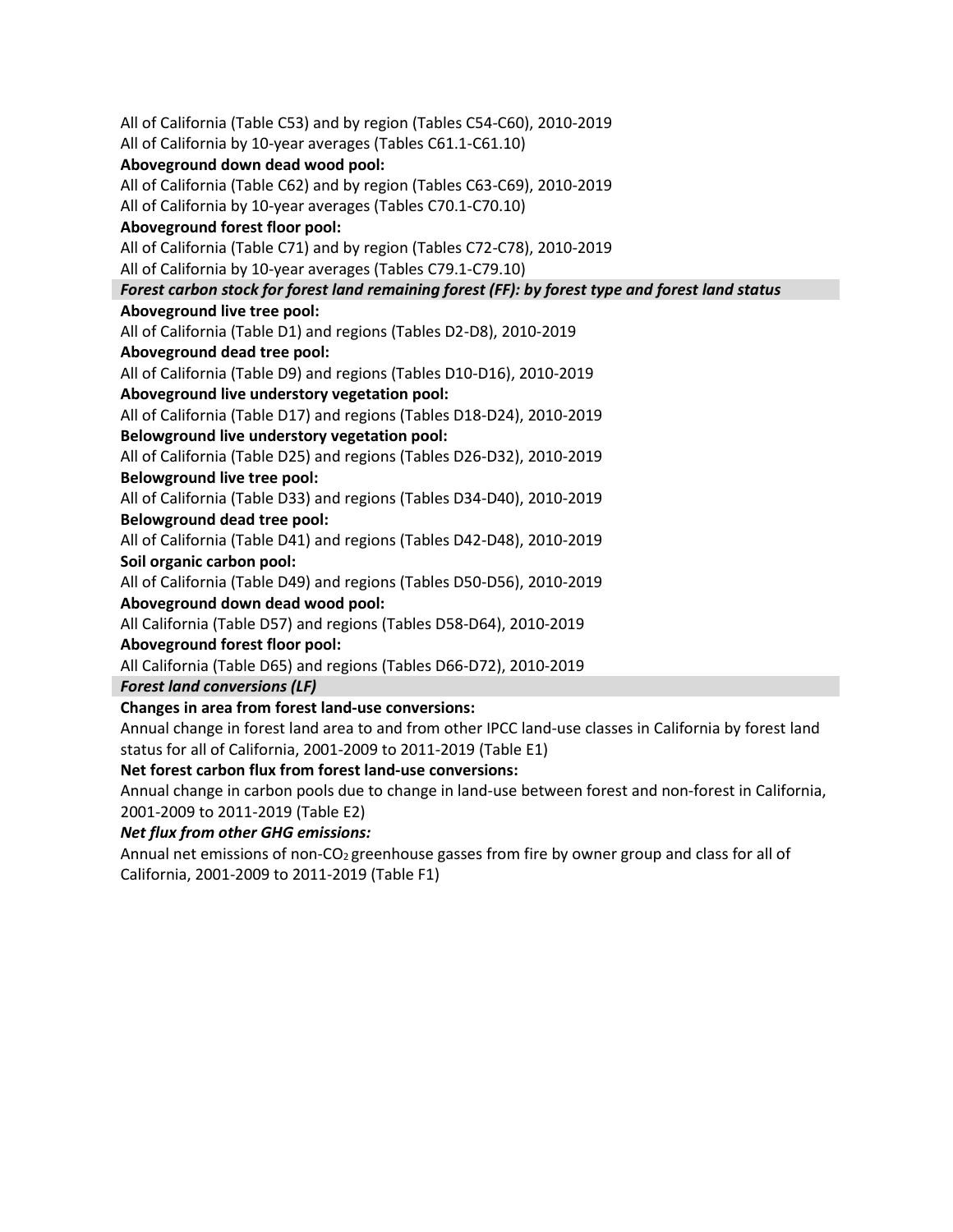## **Appendix 3:** Harvested wood product carbon model inputs; calculations

## **Monte Carlo Analysis Methods**

- **Table 3.1:** California Harvest Volume Data, 1952-2019 MMBF
- **Table 3.2:** California Timber Product Ratios
- **Table 3.3:** California Primary Product Ratios
- **Table 3.4:** End-use Product Ratios
- **Table 3.5:** Product end-use half-lives
- **Table 3.6:** Discarded disposition ratios
- **Table 3.7:** Discarded product half-lives; landfill fixed ratios
- **Table 3.8a:** HWP C model distribution parameters for Monte Carlo Analysis
- **Table 3.8b:** Translation of 90% Confidence Intervals to endpoints for triangular distributions
- **Table 3.9:** CCF to Metric Tons C conversion
- **Table 3.10:** Primary products for each timber product
- **Table 3.11:** End-use products for each primary product

**Table 3.12:** Disposition of HWP C for all years

 **Table 3.13:** Average annual HWP C flux by owner and pool for ten-year reporting intervals and the California AB 1504 2019 reporting period

 **Table 3.14:** Average annual timber harvest between 2001 to 2019 weighted by the proportion of FIA plots remeasured each year